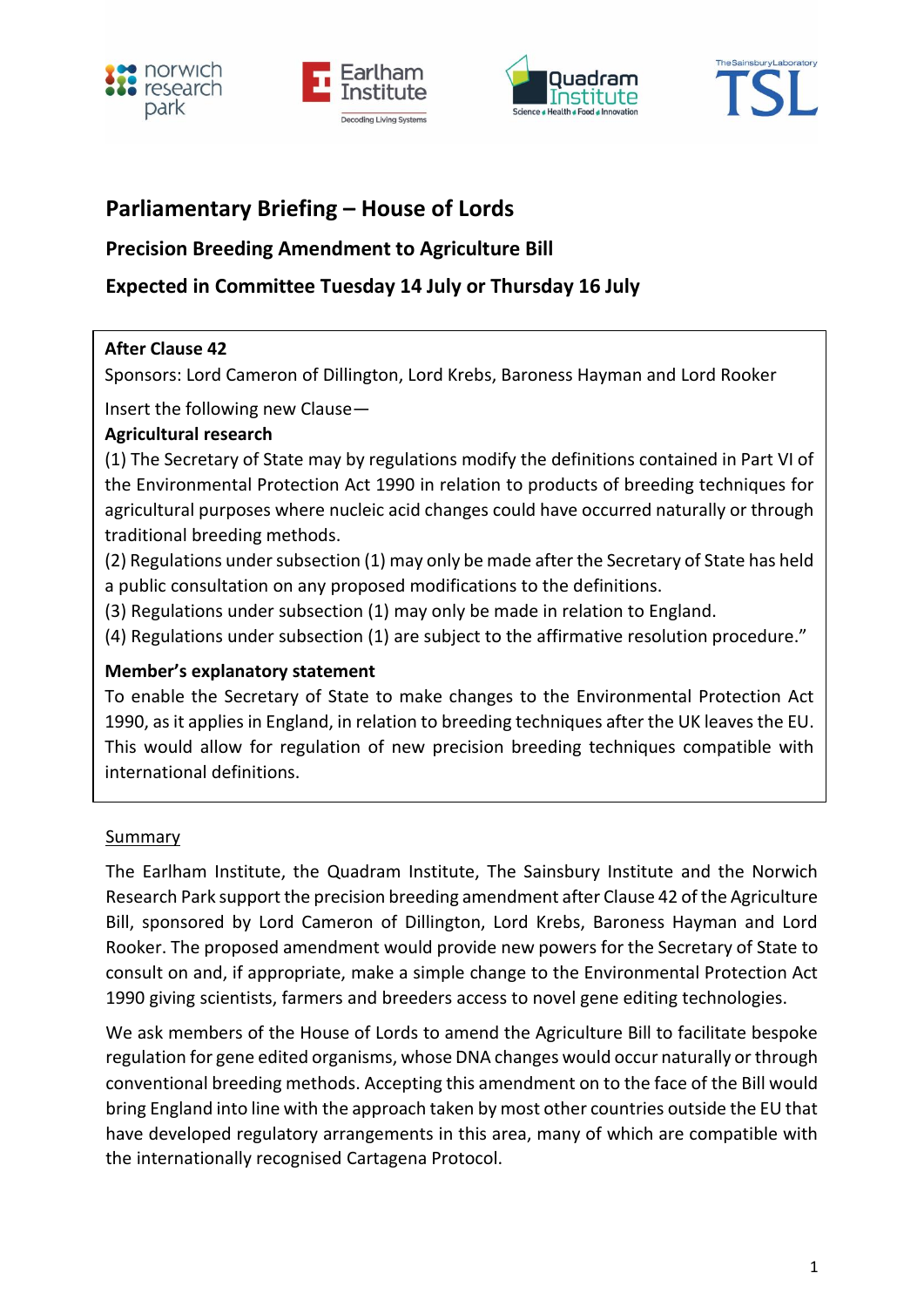







Allowing gene editing to take place safely in England will enable improved crops to be developed in response to contemporary concerns such as nutritional need, climate change, resource scarcity, pollution and food security. It would help to democratise agri-tech innovation and give British SMEs, smaller research institutes, universities, start-ups and spin-outs, more opportunities to develop products and diversify the market. Maintaining the EU restrictions on gene editing would continue to favour only the multinational pharma giants who develop their products outside the EU and already dominate global markets.

This regulatory change would enable the UK's food industry and science sector to develop breakthroughs in plant nutrition and disease resistance, thereby generating much needed international R&D investment at a time when the coronavirus and Brexit jeopardise its future public funding.

There are indications that EU regulators would respond to our leadership in this regard by reviewing the efficacy of its own restrictive regulation on gene editing. In November last year the European Council approved the Finnish Presidency's proposal to conduct and submit a study by the end of April 2021, clarifying the status of novel genomic techniques for plants under EU law, including any recommendations for new legislative proposals. This decision was welcomed by the new EU Health Commissioner, Stella Kyriakides. The study is widely seen as a potential first step towards changing the EU's onerously restrictive regulation on gene editing. Even the German Green Party is considering a revision to its previous policy and may decide to support gene editing.

### Background

The [Earlham Institute](http://www.earlham.ac.uk/) (EI) brings together multidisciplinary expertise in biosciences, bioinformatics high performance computing and statistics to understand complex biological systems in relation to pathogens, plants and animals and their interaction with the environment. EI's research is enabled uniquely by core national capabilities in advanced genomics, single cell analysis and computational platforms.

The [Quadram Institute](https://quadram.ac.uk/) (QI) is an interdisciplinary organisation creating new interfaces between food science, gut biology, human health and disease. Scientists and clinicians work to ensure the translation of QIB's fundamental science to benefit patients, consumers and the wider society. From plants to food to digestion to health, QIB investigates how food and microbes interact to promote health and prevent disease.

[The Sainsbury Laboratory](http://www.tsl.ac.uk/) (TSL) is a world-leading research institute working on the science of plant-microbe interactions. TSL has developed an enviable reputation for the quality of its fundamental scientific research but is also committed to delivering science solutions that reduce crop losses to important diseases.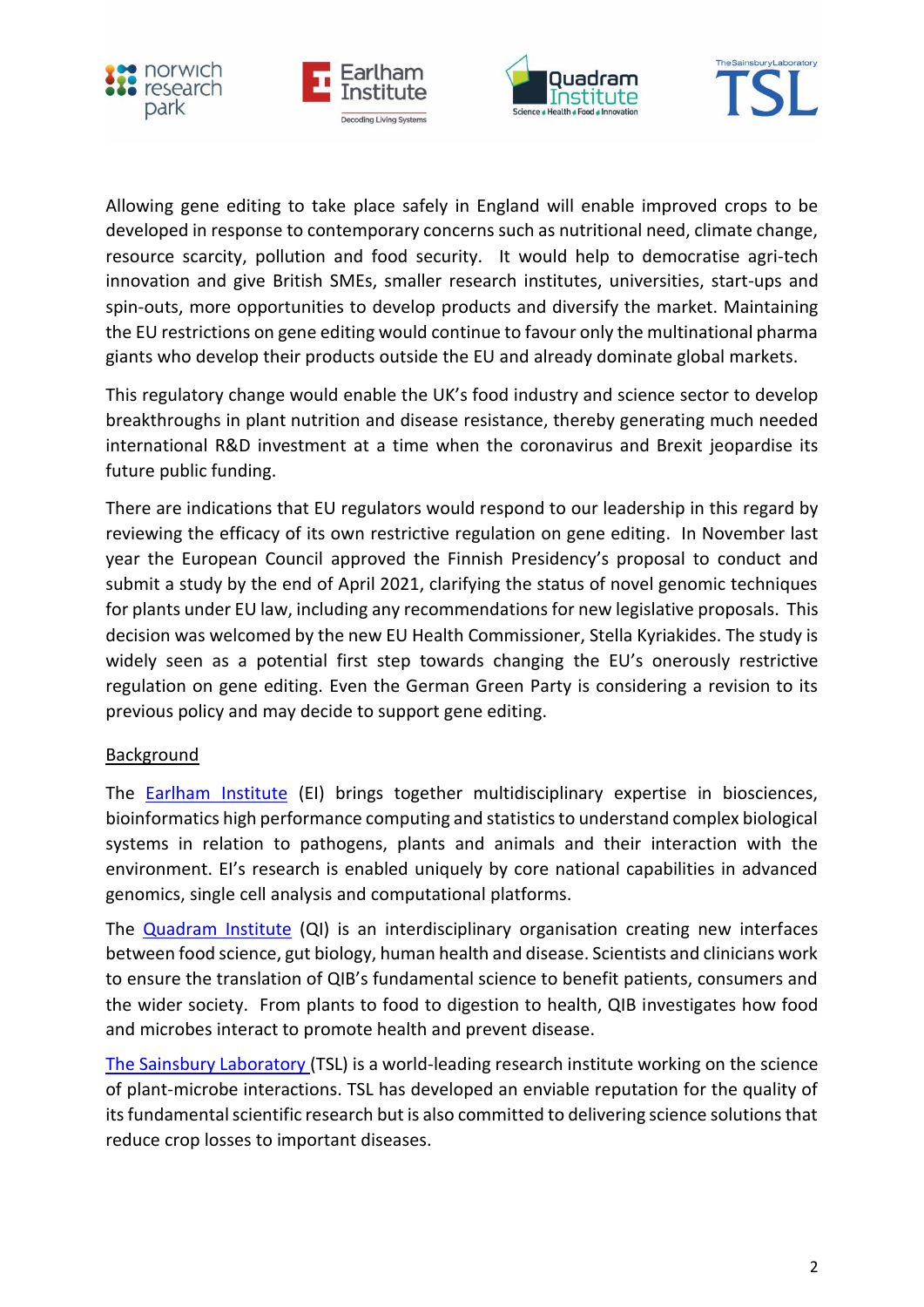







These life science research institutes are located together on the [Norwich Research Park](https://www.norwichresearchpark.com/) sharing the same extended campus as the University of East Anglia and the Norfolk and Norwich University Hospital. When it comes to agricultural technology, we also share the same objectives; responsible leadership to generate knowledge and innovate solutions to some of the world's most urgent challenges.

### Why change the regulations to enable gene editing?

The UK currently follows EU regulations, which requires all plants with edited genes to pass through the same slow and expensive regulatory process – even when they do not contain any new DNA. Gene editing is being used in plants as a new breeding technique for accelerated crop improvement and, outside of the EU, those crops are already reaching the market with no safety concerns.

In the early 1990s, the UK was considered a global leader in crop biotechnology but the EU's regulations halted this progress because they make no distinction between GM crops that contain inserted DNA and gene edited crops which may only have a single letter of DNA deleted. The latter are far more similar to crops bred using long-established and widely accepted technologies known as mutagenesis, which are not regulated in this way.

The implementation of the EU regulations meant that seed and breeding companies, put off by the additional cost and time for product development, left the EU. Many of the promising steps taken by UK plant scientists were stopped in their tracks because there was no clear path to translation. Meanwhile other countries such as US, Canada, Japan and Australia, have reaped the scientific, social and economic benefits of a more flexible approach.

Today, few GM crops are developed or grown within the EU but outside of Europe, GM crops are widely grown, and many GM products are imported by the EU for food and feed. As a global leader in research and development, the UK is primed to apply precision breeding technology to its crops, improving the sustainability and profitability of agriculture.

### Environmental and health benefits of gene editing

Gene editing provides a pathway for agronomic traits without the insertion of foreign DNA. Pest-resistant crops require reduced pesticide applications leading to a recovery of biodiversity. Crops that are more drought tolerant require less irrigation and therefore reduced abstraction in river catchments with further knock-on biodiversity benefits. Using gene editing to increasing crop yields, reducing crop losses and reducing the agrochemicals and water applied to farmland reduces the environmental impact of farming.

There are also many opportunities for consumer traits in plants to reduce food waste and improve nutrition. The products closest to market are soybeans with healthier oil profiles,